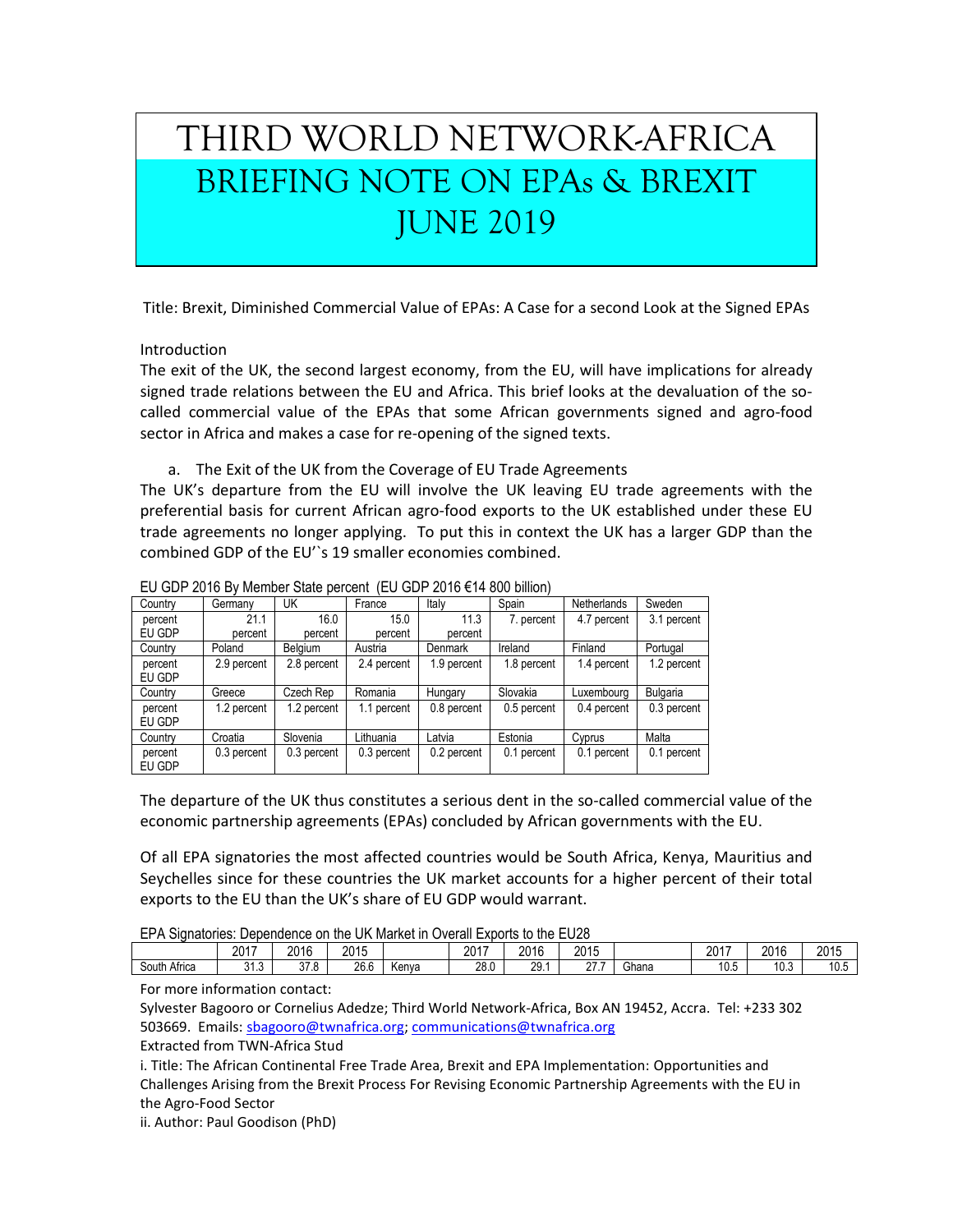|            | percent | percent | percent |           | percent | percent | percent |                    | percent | percent | percent |
|------------|---------|---------|---------|-----------|---------|---------|---------|--------------------|---------|---------|---------|
| Botswana   | 3.7     | 6.2     | 1.9     | Mauritius | 21.4    | 22.1    | 27.2    | Cameroon           | 2.8     | 4.3     | 7.9     |
|            | percent | percent | percent |           | percent | percent | percent |                    | percent | percent | percent |
| Namibia    | 3.3     | 4.2     | 5.0     | Seychel   | 23.9    | 27.1    | 33.5    | <b>Ivory Coast</b> | 7.0     | 7.5     | 6.2     |
|            | percent | percent | percent |           | percent | percent | percent |                    | percent | percent | percent |
| Lesotho    | 0.4     | 0.5     | 0.3     | Zimbab    | 20.0    | 16.0    | 11.5    |                    |         |         |         |
|            | percent | percent | percent |           | percent | percent | percent |                    |         |         |         |
| Swaziland  | 11.0    | 28.3    | 10.4    | Madagas   | 3.4     | 4.0     | 5.9     |                    |         |         |         |
|            | percent | percent | percent |           | percent | percent | percent |                    |         |         |         |
| Mozambique | 5.8     | 6.7     | 7.2     | Comoros   | 03      | 0.5     | 0.8     |                    |         |         |         |
|            | percent | percent | percent |           | percent | percent | percent |                    |         |         |         |

This situation is even more pronounced if only agro-food exports are considered in general and specific agro-food products in particular. At this level for example in the case of South Africa and Kenya an export dependence on the UK market for a range of individual products is well in excess of 50 percent of their exports to the EU28 market of these products. This makes a case for Kenya to reconsider its stand on the EPA agreement signed with the European Union.

While other EPA signatories have a lower trade dependence on the UK market in both their overall trade with the EU and in their agro-food sector trade, in some of these countries for individual products the dependence on the UK market can be exceptionally high. For example in Namibia while the overall dependence on the UK market in trade with the EU28 has been between a 3.3 percent and 5.0 percent of overall trade (2015-17), for products such as table grapes and fresh and chilled beef the dependence on the UK market in trade with the EU28 was between 29.5 percent and 36.8 percent and 51.1 percent and 65.2 percent respectively of export of these products over the 2015-17 period.

Similarly, for a country like Ghana while the overall dependence on the UK market in trade with the EU is only around 10.5 percent, for bananas this dependence on the UK market has ranged from 47 percent to 54 percent of total banana exports to the EU28 in recent years.

The importance of the UK market in overall trade in agro-food products with the EU for a range of EPA signatories is particularly important since it is the agro-food sector where current margins of tariff preferences under the various EPAs are most significant.

It is thus in the agro-food sector where the UK's departure from the EU represents the most serious erosion of the current so-called commercial value of African EPA arrangements with the EU.

b. The Impact of the UK's Exit on the Functioning of Triangular Supply Chains In addition to the impact of the UK's departure on the overall volume of trade with the EU which will take place under concluded EPAs, the UK's departure will also impact on the functioning of triangular supply chains which serve the UK market via a port of landing in an EU27 member state or an EU27 market via the UK. *The Economist* has claimed that the bulk of UK agro-food imports take place through EU27 member states.

For more information contact:

- Sylvester Bagooro or Cornelius Adedze; Third World Network-Africa, Box AN 19452, Accra. Tel: +233 302 503669. Emails: [sbagooro@twnafrica.org;](mailto:sbagooro@twnafrica.org) [communications@twnafrica.org](mailto:communications@twnafrica.org)
- Extracted from TWN-Africa Stud

i. Title: The African Continental Free Trade Area, Brexit and EPA Implementation: Opportunities and Challenges Arising from the Brexit Process For Revising Economic Partnership Agreements with the EU in the Agro-Food Sector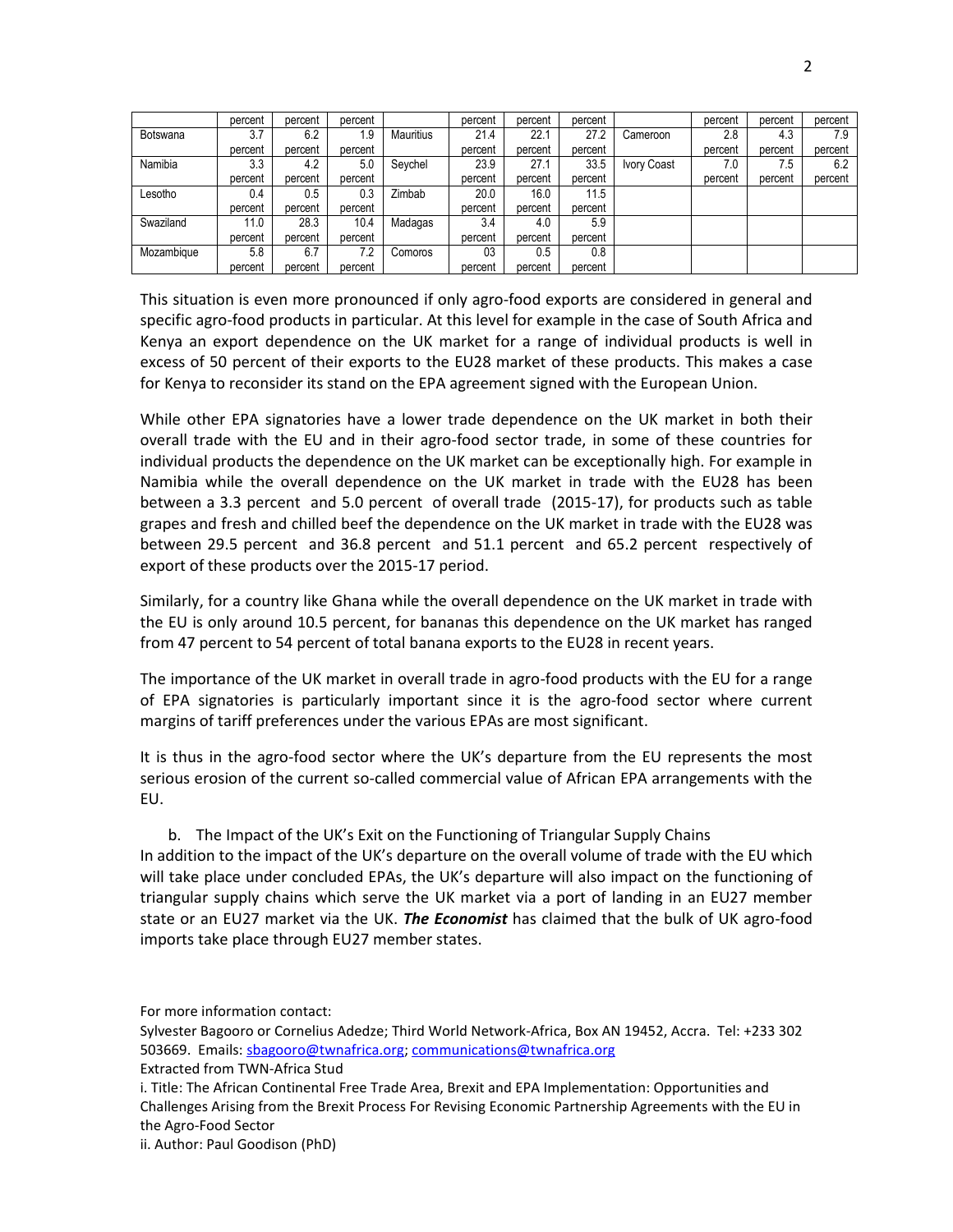This dimension of Brexit will affect not only EPA signatories but also LDCs which export along triangular supply chains. This primarily affects high value horticulture and floriculture products which are flown to destinations in a EU 27- member state for onward shipment to the UK.

The most prominent example in this regard would be Ethiopian cut flower exports sold via the flower auction houses in the Netherlands and then shipped to the UK via channel ports. However, it also affects horticulture exports to the UK from Zambia and other African horticulture exporters who find it cheaper to land cargoes in an EU27 member states (e.g. Liege in Belgium) before onward shipment to the UK by truck and cross channel ferry.

At minimum, additional costs will arise along these supply chains. At worst if the UK crashes out of the EU without any agreements in place, these supply chains are likely to be profoundly disrupted by the traffic chaos which will arise at the main channel ports as a result of the reimposition of standard  $3<sup>rd</sup>$  country import controls on UK/EU27 trade. This will delay vehicle clearance through ports on both sides of the channel, potentially generating massive traffic congestion along surrounding roads.

The precise extent of this triangular trade is unclear, since currently once a good enters the EU28 market it can freely flow across EU borders, there is thus no  $3<sup>rd</sup>$  country specific documentation of intra-EU trade flows of potentially affected African exports. This data is likely to be available only at a company by company level, and even then, it is unlikely to be comprehensively available.

Another dimension of current triangular trade which could face disruptions is the trade in value added products produced in an EU27 member state (or the UK) on the basis of imports from African countries which is then traded onward into the UK (or into an EU member state). The most important sector affected by this dimension of Brexit is the cocoa sector where in 2016 exports of cocoa beans, paste, butter and powder accounted for 40.9 percent of the total value of African agro-food exports to the EU28. While there are only limited exports of cocoa beans, paste, butter and powder to the UK, African sourced cocoa beans are critical to EU27 member states onward trade of cocoa products to the UK market.

The reality is despite the complete absence of cocoa production in the EU the majority of UK imports of cocoa paste (61 percent), cocoa butter (53 percent) and cocoa powder (95 percent ) were sourced from fellow EU member states. If standard Most Favoured Tariffs MFN tariffs were to be applied to EU27/UK trade then cocoa paste imports into the UK would face duties of 9.6 percent , cocoa butter imports would face duties of 7.7 percent , while cocoa powder imports would face duties of 8.0 percent plus a range of supplementary levies based on the sugar content ranging from  $\epsilon$ 25.2/100 kg to  $\epsilon$ 41.9/100 kg, if the UK stuck to its current commitment to apply EU level tariffs in the immediate post Brexit period.

This creates a situation where the future evolution of EU27-UK trade relations is of critical importance to the future functioning of African-EU28 cocoa supply chains.

For more information contact:

Sylvester Bagooro or Cornelius Adedze; Third World Network-Africa, Box AN 19452, Accra. Tel: +233 302 503669. Emails: [sbagooro@twnafrica.org;](mailto:sbagooro@twnafrica.org) [communications@twnafrica.org](mailto:communications@twnafrica.org) Extracted from TWN-Africa Stud

i. Title: The African Continental Free Trade Area, Brexit and EPA Implementation: Opportunities and Challenges Arising from the Brexit Process For Revising Economic Partnership Agreements with the EU in the Agro-Food Sector